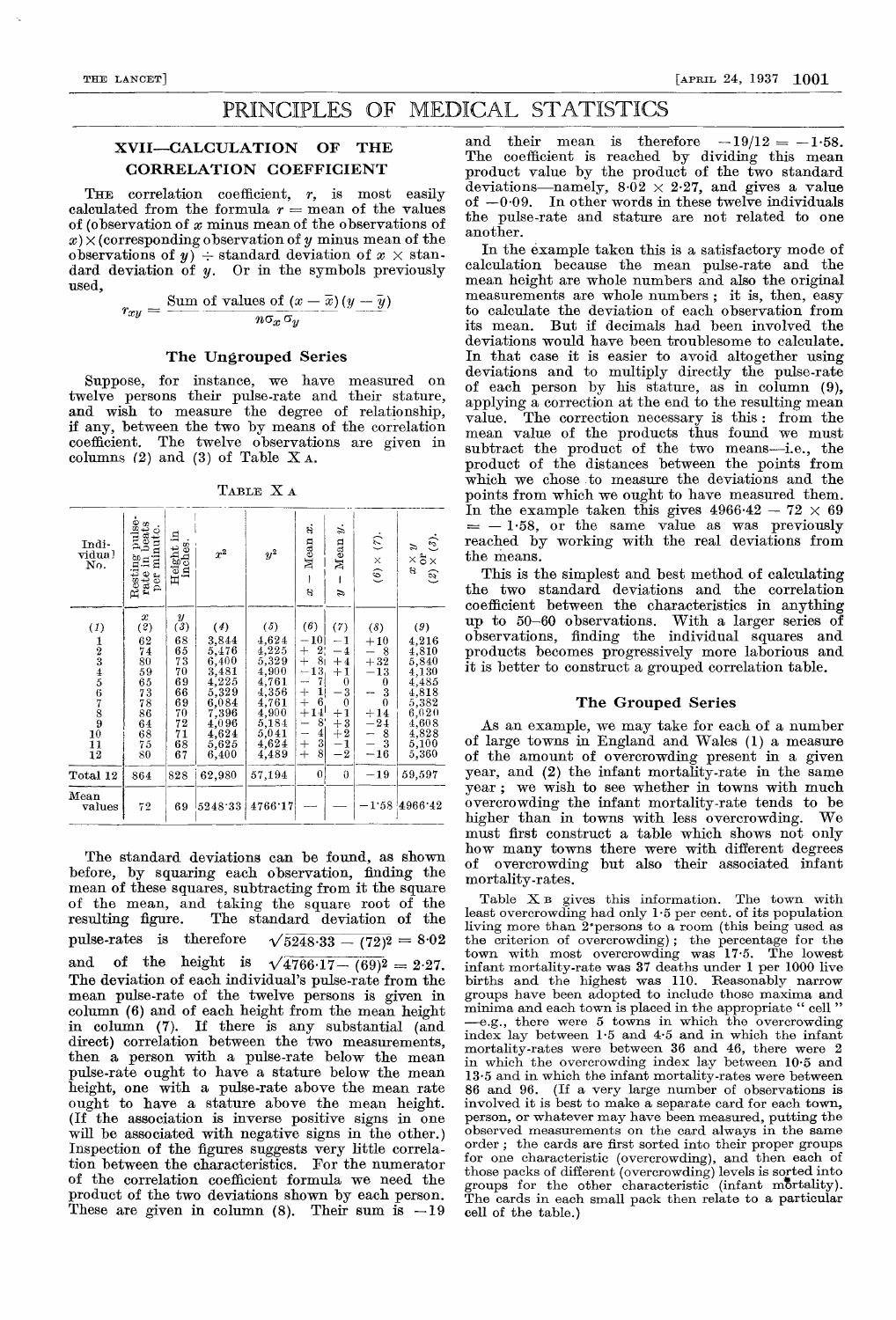Table X B shows at once that there is some association between overcrowding and the infant mortality-rate, for towns with the least overcrowding tend, on the average, to show relatively low mortalityrates, while towns with much overcrowding tend to show high mortality rates. The table is, in fact, a form of scatter diagram.

TABLE X B Overcrowding and Infant Mortality. Example of Correlation Table

|                                                                                   | Infant<br>mortality-                                                                                                        |                                                                     | Percentage of population in private<br>families living more than two persons<br>per room. |                                                        |                                                  |                             |                                                                 |                                     |  |
|-----------------------------------------------------------------------------------|-----------------------------------------------------------------------------------------------------------------------------|---------------------------------------------------------------------|-------------------------------------------------------------------------------------------|--------------------------------------------------------|--------------------------------------------------|-----------------------------|-----------------------------------------------------------------|-------------------------------------|--|
| rate.                                                                             |                                                                                                                             | $1.5 -$                                                             | $4.5 -$                                                                                   | $7.5 -$                                                | $10.5 -$                                         | $13.5 -$                    | $16.5 -$<br>19.5                                                | Total.                              |  |
| $36 -$<br>$46 -$<br>$56 -$<br>$66 -$<br>$76 -$<br>$86 -$<br>$96 -$<br>$106 - 116$ | $\ddot{\phantom{0}}$<br>$\ddot{\phantom{0}}$<br>$\ddot{\phantom{0}}$<br>$\ddot{\phantom{a}}$<br>$\ddot{\phantom{0}}$<br>. . | $\frac{5}{9}$<br>10<br>$\frac{4}{2}$<br>$\ddot{\phantom{0}}$<br>. . | $\frac{47521}$                                                                            | $\frac{1}{5}$<br>$\frac{4}{2}$<br>$\ddot{\phantom{a}}$ | $\begin{array}{c} 2 \ 2 \ 1 \ 2 \ 1 \end{array}$ | . .<br>. .<br>ï<br>ï<br>. . | . .<br>$\ddot{\phantom{a}}$<br>. .<br>1<br>$\ddot{\phantom{a}}$ | 5<br>10<br>16<br>18<br>13<br>7<br>2 |  |
| Total                                                                             |                                                                                                                             | 30                                                                  | 21                                                                                        | 14                                                     | 8                                                | $\overline{2}$              | 3                                                               | 78                                  |  |

To calculate the coefficient of correlation we need (1) the mean and standard deviation of the overcrowding index; (2) similar figures for the infant mortality-rate ; and (3) for each town the product of its two deviations from the means-i.e. (overcrowding index in town A minus mean overcrowding index)  $\times$  (infant mortality-rate in town A minus mean infant mortality-rate). In other words we wish to see whether a town that is abnormal (far removed from the average) in its level of overcrowding is also abnormal in the level of its infant mortality-rate. In calculating the means and standard deviations of the two distributions we can entirely ignore the centre of the table ; we have to work on the totals in the horizontal and vertical margins. The method is shown in Table X c.

#### TABLE XC

Overcrowding and Infant Mortality. Calculation of Correlation Coefficient

| Infant<br>mortality- |          | Percentage of population in private families<br>living more than two persons per room. |          |                      |                      |                  |                            |                  |
|----------------------|----------|----------------------------------------------------------------------------------------|----------|----------------------|----------------------|------------------|----------------------------|------------------|
| rate.                |          | $R.U.$ :<br>$1:5-$                                                                     | $4.5 -$  | $7.5 -$              | $10.5 -$             | $13.5 -$         | $16.5 -$<br>19.5           | Total.           |
| R.U.                 | W.U.     | w.u.<br>$-2$                                                                           | $-1$     | 0                    | $+1$                 | $+2$             | $+3$                       |                  |
| $36 -$               | $-3$     | $5(+30)$                                                                               |          | $\ddot{\phantom{0}}$ |                      |                  |                            | 5                |
| $46 -$               | $-2$     | $9 (+36)$                                                                              | $1 (+2)$ |                      |                      |                  |                            | 10               |
| $56-$                | $-1$     | $10 (+20)$                                                                             | $4(+4)$  | 1(0)                 |                      |                  | $1(-3)$                    | 16               |
| $66 -$               | $\theta$ | 4(0)                                                                                   | 7(0)     |                      | $5(0)$ 2(0)          |                  |                            | 18               |
| $76 -$               | $+1$     | $2(-4)$                                                                                | $5(-5)$  |                      | $(4(0))1(+1)[1(+2)]$ |                  |                            | 13               |
| $86 -$               | $+2$     |                                                                                        | $2(-4)$  |                      | $2(0)$ $2(+4)$       | $\sim 10^{-11}$  | $ 1(+6) $                  | 7                |
| $96 -$               | $+3$     |                                                                                        | $1(-3)$  |                      |                      |                  | 2 (0) 2 (+6) 1 (+6) 1 (+9) | 7                |
| $106 -$<br>116       | $+4$     |                                                                                        | 1 $(-4)$ | $\sim 10^{-11}$      | $ 1(+4) $            |                  |                            | $\boldsymbol{2}$ |
| Total                |          | 30                                                                                     | 21       | 14                   | 8                    | $\boldsymbol{2}$ | 3                          | 78               |

 $R.U. = Real units ; W.U. = Working units.$ 

For isstance, we see from the right-hand totals that in 5 towns the infant mortality-rate was between 36 and 46, in 10 between 46 and 56, in 16 between

56 and 66, and so on. Of this distribution we want the mean and standard deviation. As shown previously these sums are more easily carried out in " working units instead of in the real, and larger, units. In these units<br>we have 5 towns with an infant mortality-rate of  $-3$ . we have 5 towns with an infant mortality-rate of -10 with a rate of  $-2$ , and so on. In working units, therefore, the sum of the rates is  $+5$  and the mean rate is  $+5/78 = +0.06$ . The mean in real units is, then, 71 (the centre of the group opposite  $0$ ) +  $0.06 \times 10$ , (10 being the unit of grouping) = 71.6. To reach the standard deviation we continue to work in these units. Measuring the deviations from the 0 value instead of from the mean there are 5 towns with a squared deviation of  $(-3)^2$  and these contribute 45 to the sum of squared deviations ; there are 10 towns with a squared deviation of  $(-2)^2$  and these contribute 40 to the sum of squared deviations.

In working units the sum of squared deviations from 0 is thus found to be 237. The mean squared deviation from 0 is  $237/78 = 3.0385$  and from this, as correction for having measured the deviations from 0, we must subtract the square of 0.06, the value from which we ought to have measured the deviations. The standard deviation of the rates in working units is therefore the square root of  $3.0385 - (0.06)^2 =$ 1.742, and in real units is  $1.742 \times 10 = 17.42$ .

We can now work in just the same way on the distribution of overcrowding-there are 30 towns whose overcrowding index in working units was  $-2$ , 21 whose index was  $-1$ , and so on. This gives a mean and standard deviation in working units of - 0.77 and 1.329, and in real units of 6.7 and 3-99. In this there is nothing new; the process was given in full in Section XVI.

We now need the product of the deviations from the means for the numerator of the correlation coefficient. This is easily reached by continuing to measure the deviations in working units from the 0 values and making a correction as usual at the end.

For instance, there are 5 towns the deviation of which  $-2$  in overcrowding and  $-3$  in infant mortality. The is  $-2$  in overcrowding and  $-3$  in infant mortality. product deviation is therefore  $+6$ , and as there are 5 such towns the contribution to the product deviation sum is  $+30.$  Each of these values can be written in the appropriate cell (they are the figures in parentheses in Table X c). Their sum is  $+107$  and the mean product value is  $+107/78 = +1.3718$ . These deviations in working units were measured from the two 0 values whereas they ought to have been measured from the two mean values,  $+0.06$  and  $-0.77$ ; therefore as correction we must subtract from  $+1.3718$  the product of  $+0.06$  and  $-0.77$ (as in the ungrouped series, the correction is the product of the distances between the points from which we chose to measure the deviations and the points from which we ought to have measured them). The numerator to the coefficient is therefore  $+1.3718 - (0.06 \times -0.77)$ , and the denominator is the product of the two standard deviations ; so that

so that  

$$
r = \frac{+ 1.3718 + 0.0462}{1.742 \times 1.329} = + 0.61.
$$

(It may be noted that as the numerator is in working units, the standard deviations must be inserted in their working units.)

There is we see a fair degree of correlation between overcrowding and the infant mortality-rate, but at the same time Table X B shows that with towns of the same degree of overcrowding there are considerable differences between the infant mortality-rates. The standard error of the coefficient is  $1/\sqrt{n-1}$  $1/\sqrt{78-1}=0.11$ ; as the coefficient is more than five times its standard error it may certainly be accepted as "significant."

The calculation is very much speedier with the observations thus grouped and little change has been